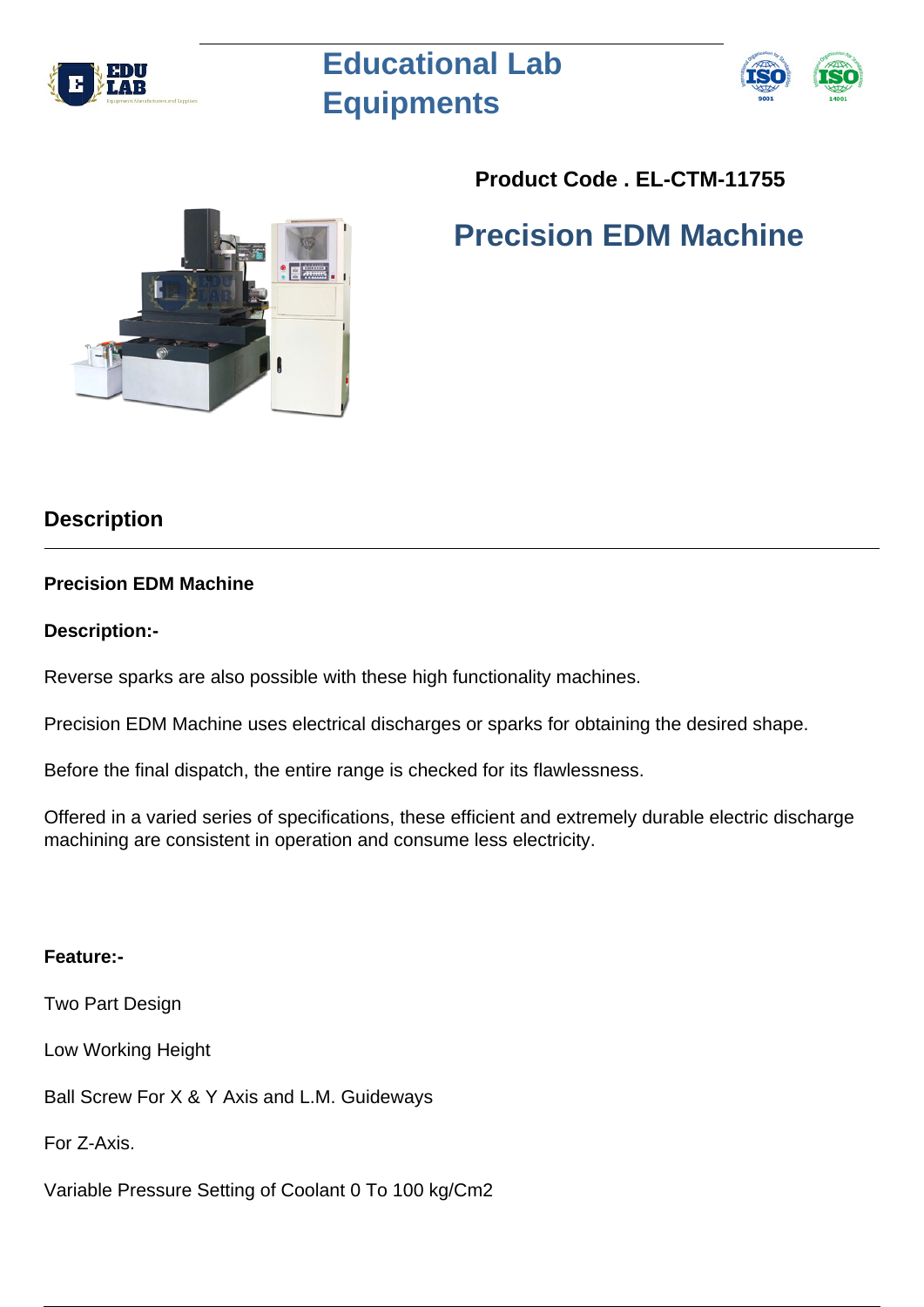Safety Pressure Switch For Over Coolant Pressure Indigenous Controller S.S. Accumulator For Constant Pressure DC Stepper Motor With Belt Drive Special Circuit For Deep Drilling Water Tank With S.S. Steel body Coolant Pump 100% Spares Availability in Local Market Safety Interlock Present Current Booster For High-Speed Drilling Operation

## **Specification:-**

Power Supply: 415 V, 3Ph, 50 Hz

Brass Electrodes: Dia 1.0 mm x 400 mm

Bakelite Guide Size: 1.0 mm: - 2 Nos

Rubber Stopper: 5 Nos

Machine Lamp: 1 No

Material: 2 Brass / Copper

Electrodes:  $0.3 \sim 3.0$  mm

Length: 10 No

Ruby guide: 0.0~3.0 mm

Special Electrodes for Drilling: From 3.1 to 10 mm

{ "@context": "https://schema.org/", "@type": "Product", "name": "Precision EDM Machine", "image": " http://www.educational-

equipments.com/images/catalog/product/1423659527PrecisionEDMMachineWithlogo.jpg", "description": "Reverse sparks are also possible with these high functionality machines. Precision EDM Machine uses electrical discharges or sparks for obtaining the desired shape. Before the final dispatch, the entire range is checked for its flawlessness. Offered in a varied series of specifications, these efficient and extremely durable electric discharge machining are consistent in operation and consume less electricity. Feature:- Two Part Design Low Working Height Ball Screw For X & Y Axis